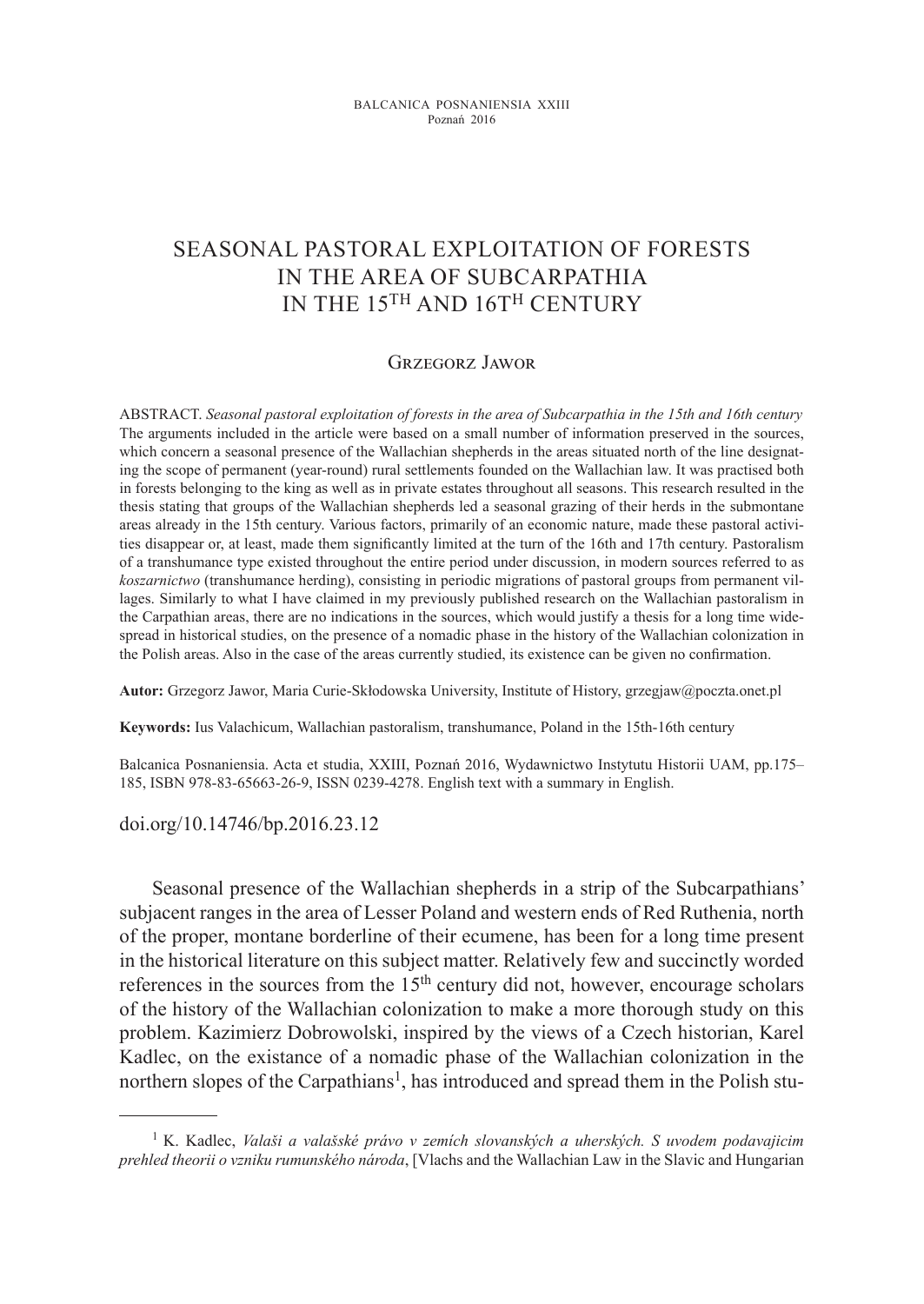dies. One of the arguments addressed by K. Dobrowolski in support of this thesis was the information from the sources, the subject of our inquiry as well, which was considered by this scholar as the evidence of the existence of cyclical migrations of the Wallachian nomads – in summer towards the mountains, while in winter to the subjacent areas. The process of a gradual settlement of parts of the Wallachian groups in permanent rural settlements was to take place during the  $16<sup>th</sup>$  century. The seasonal migrations to the forests were then limited only to the participation of a specialised pastoral team, thus obtaining a typical form of transhumance. The abovementioned hypothesis therefore assumes that in the 16th century there simultaneously existed communities of sedentary Vlachs, but also those more conservative, maintaining the nomadic lifestyle of a group<sup>2</sup>. Thus formulated research perspective, dominant until now in the Polish scholarship, did not however find a confirmation in the light of the results of my published research on the seasonal mountain pastoralism in the  $14<sup>th</sup>$ – $16<sup>th</sup>$  centuries. As it turned out, mountain pasturing took various forms in the studied period. At the same time, there is no doubt that it was based on the functioning of permanent villages founded on the Wallachian law in the submontane areas, while typically nomadic pastoralism in the area in question did not exist or played an entirely marginal role. There are serious indications in the sources, which allow to introduce the so-far accepted later forms of pasturing, like *koszarnictwo*, *szałaśnictwo* or winter mountain-pasturing, to the oldest and late medieval phase of the Wallachian settlement in the areas of Lesser Poland and Red Ruthenia3.

In this situation it seems appropriate to make an attempt to confront the aforementioned view, which acknowledges the pasturing of animals in the subjacent areas as the evidence of a nomadic lifestyle of shepherds who were running these activities, with the preserved sources. The unique nature of the analysed information results mainly from the specificity of this activity, which was run in secluded areas (vast forest complexes, wetlands), distant from rural settlements and administrative centres of individual landed estates. Imposing relevant fees on the newly arrived on acco-

Lands. With the Introduction on the Overview of Theories on the Creation of the Romanian Nation]*,* Praha 1916, p. 125.

<sup>2</sup> K. Dobrowolski, *Studia nad kulturą pasterską w Karpatach północnych. Typologia wędrówek pasterskich od XIV–XX wieku*, [Studies on the Pastoral Culture in the Northern Carpathians. Typology of Pastoral Movements from the  $14<sup>th</sup>$  to the  $20<sup>th</sup>$  century] "Wierchy", vol. 29: 1960, pp. 32–33, 45; idem, *Migracje wołoskie na ziemiach polskich*,[Wallachian Migrationsin the Polish Lands] Lwów 1930 (Odbitka z Pamiętnika V Zjazdu historyków polskich), p. 11; idem, *Die Haupttypen der Hirtenwanderungen in den Nordkarpaten vom 14. bis zum 20. Jahrhundert*, in: *Viehzucht und Hirtenleben in Ostmitteleuropa. Ethnographische Studien*, Budapest 1961, pp. 131–133.

<sup>3</sup> Grzegorz Jawor, L*e pastoralisme valaque dans les Carpates Polonaises au XVème et XVIème siècle (l'exemple de Bieszczady)*, "Banatica", 2014, vol. 24, II, pp. 151–166; idem, *Gospodarka i osadnictwo w strefie bieszczadzkich połonin w XV i XVI wieku*, [Economy and Rural Settlement in the Region of Bieszczady Mountain Meadows in the 15th and 16th century] in: *Region i regionalizm w archeologii i historii*, ed. J. Hoff and S. Kadrow, Rzeszów 2013, pp. 143–154; idem, *Pasterstwo na obszarach górskich Rusi Czerwonej i Małopolski od XIV do połowy XVI wieku*, [Pastoralism in the Mountain Areas of Red Ruthenia and Lesser Poland from the 14th to mid-16th century] in: *Kpiзь століття. Cтудії на пошану Миколи Крикуна з нагоди 80-річчя*, Львів 2012, pp. 35–42.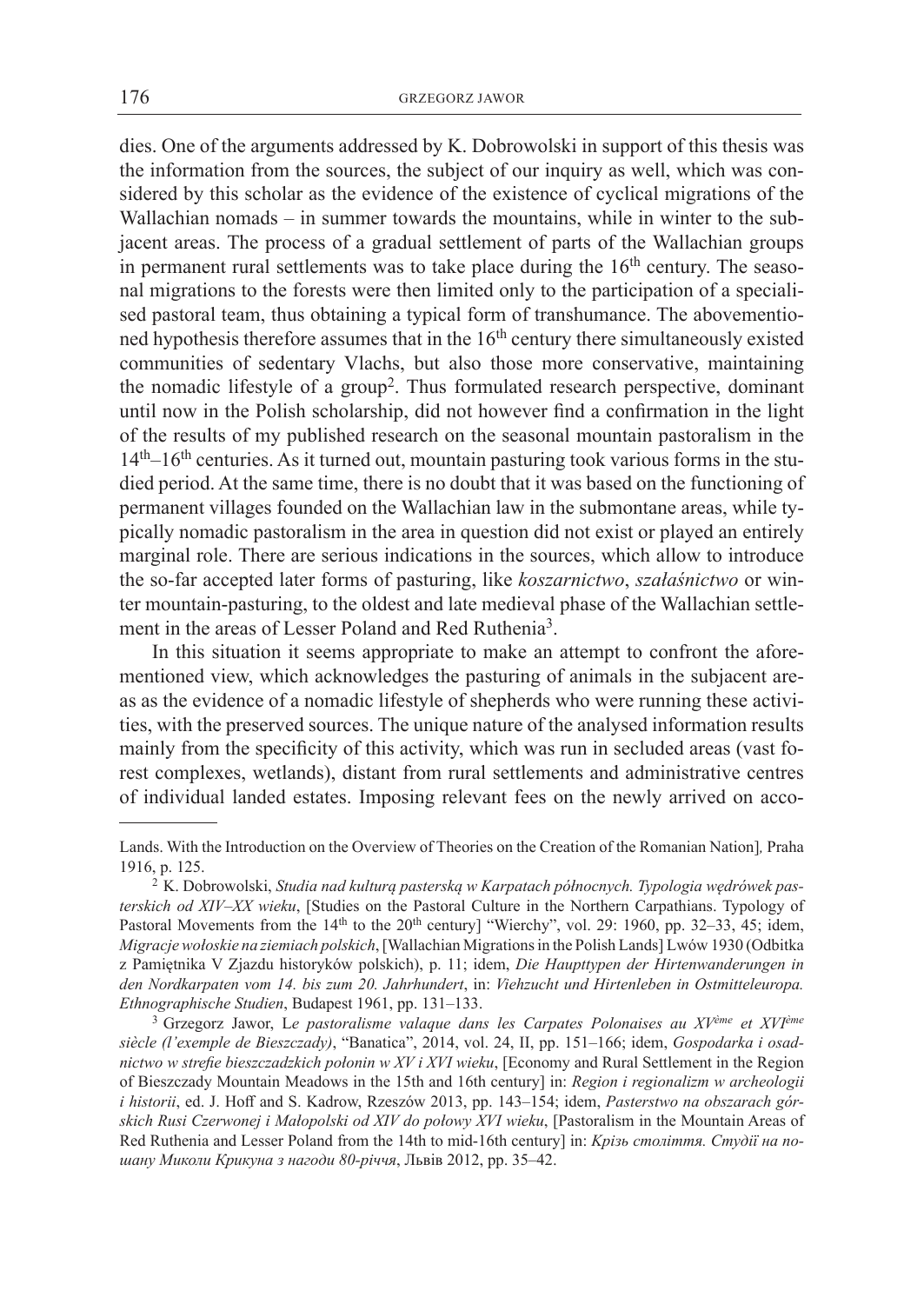unt of pasturing was also obstructing their irregular, and difficult to predict, arrival and the duration of their stay in the respective forest complexes. The number of animals brought by the Vlachs is also highly implausible. This irregularity and unpredictability of revenues is visible in chronologically the oldest information, dated back to 1473, concerning the distribution of hereditary estates in the areas around Lesser Poland's Myślenice: Skrzydlna, Stróże and Wola (Skrzydlańska) between brothers: Marek, Ratold, Jerzy and Jan. In fact, the document contains a reservation regarding the division of the revenues in case the Vlachs bring over their bovine herds into the forests, which belonged to the brothers: *Si vero Valachi in silva peccora impellerent, extunc prefati fratres equaliter de eisdem utilitatem habebunt*. <sup>4</sup> Not much has changed in this respect in the next century (1564–1566) since the inspectors describing the revenues from the royal village of Bratkowice (former Pilzno township, in the vicinity to Rzeszów) stated that: *The Vlachs rent pasture in these forests, sometimes there are more of them, sometimes less<sup>5</sup>*. The authors of the sources (acts of distribution of estates, inventories, inspections), which are useful for further discussion, were interested only in the fiscal aspect of the problem under consideration. Consequently, it is more difficult to find in them the information going beyond this pattern.

These shepherds were treated as strangers (outsiders) and thus as coming from other landed properties<sup>6</sup>. For in contrast to the local people, who usually had the right to use local pastures at no additional charges, they had to make a payment in coins or animal, which was referred to as *paszne, wkupy* or *dań barania*7. Depending on the customs predominant in the respective districts (*starostwo*) and the results of negotiations with shepherds, the level of payment varied. In Borek Wielki (near Ropczyce): *They make a deal with them, the best they can: per florenis 3, et 4, et cum aliis per 5*, *facit fl. 12*8, while in the district of Lanckorona they paid a tribute typical for the

<sup>4</sup> *Wyciągi z najstarszych ksiąg sądowych ziemi krakowskiej* [Records from the Oldest Court Books of Cracow Land] in: *Starodawne prawa polskiego pomniki*, vol. II, ed. A. Z. Helcel, Kraków 1870, no. 4101.

<sup>5</sup> *Lustracja województwa sandomierskiego 1564–1565*, [Inspection of Sandomierz Voivodeship] ed. W. Ochmański, Wrocław 1963, [later cited as:] LWS, p. 79. All the passages from the sources written in Old-Polish language were translated into English for the purpose of this article.

<sup>6</sup> Strangers in the Slovakian lands were referred to in the same way: *Valachi extranei*, *Walachi de aliis comitatibus*, *Walachi e partibus extraneis*; J. Beňko, *Osidlenie severného Slovenska,* [Settlements of Northern Slovakia] Košice 1985, p. 137; V. Chaloupecký, *Valaši na Slovensku,* [The Vlachs in Slovakia] Praha 1947, pp. 21–23; J. Štika*, Moravské Valašsko. Jeho vznik a vyvoj,* [The Vlachs in Moravia. Origin and Development] Ostrava 1973, pp. 20–23.

 $\frac{7}{7}$  Different taxation system was applied towards the inhabitants of Ożanna, situated in the district of Leżajsk (Przemyśl Land). If the local Vlachs wanted to use the extensive primary forests' pastures they had to make additional payments on the same terms as strangers: *Жерела до істориї України – Руси*. vol. III: *Ориси королівщин в руських землях XVI віку*. [Inspections of Crown Lands in the Territories of Ruthenia] vol. II, ред М. Грушевский, Львів 1897, vol. II, L'viv 1897, (later cited as:) OK, p. 200, 1997: 200–202).

<sup>8</sup> Ibidem, p. 114.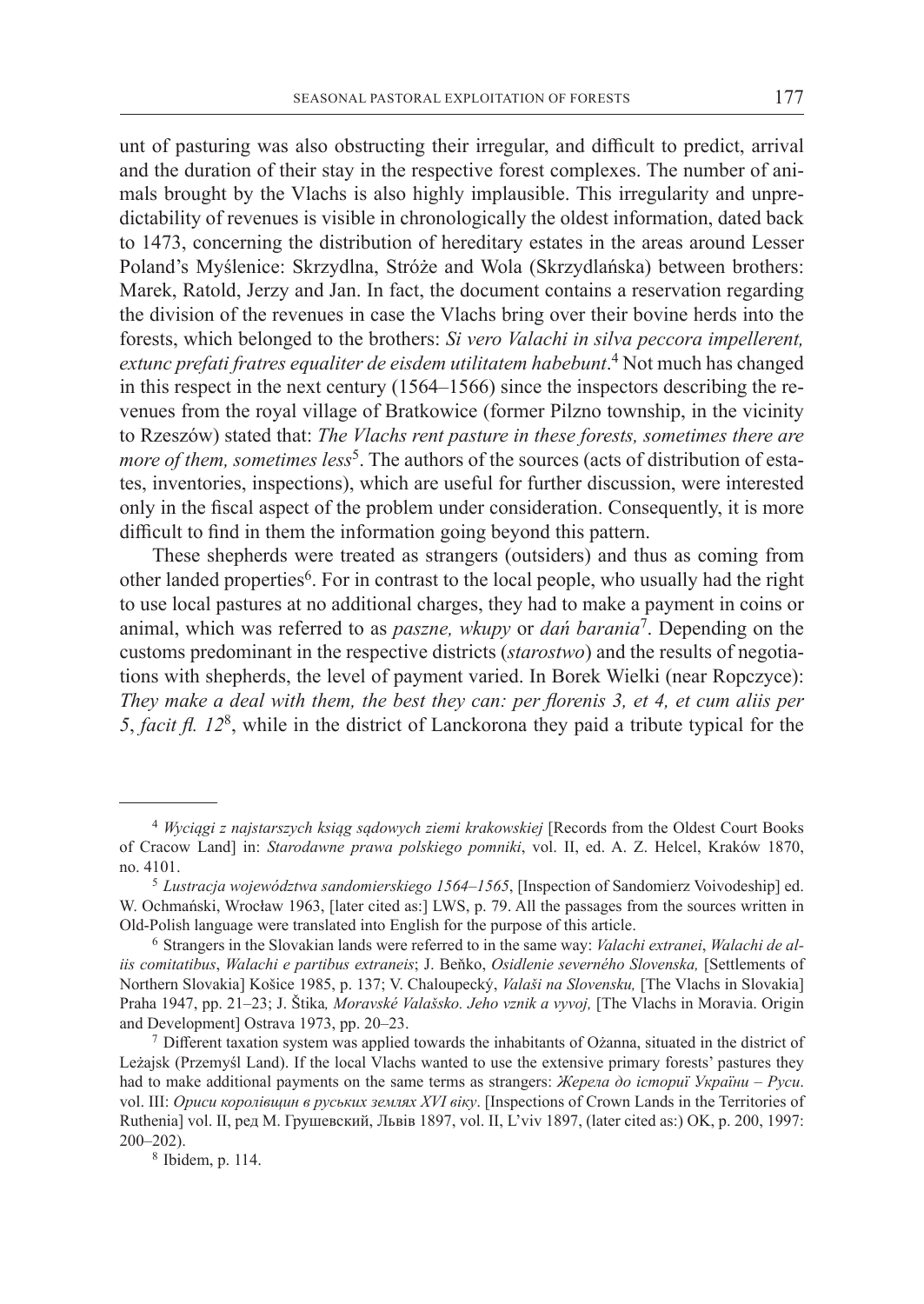Wallachian law, referred to as *vigesima*<sup>9</sup>. The inspection from 1564–1565 contains very valuable information for our further discussion, allowing for a closer pinpointing of the place of origin of these shepherds. In the case of the district of Lubaczów, the Vlachs were "strangers" from the neighbouring counties: *With the cattle buying into the pastures of the neighbouring villages, of Bełz Land as well as of the county of Przemyśl, for there are large and sufficient forests there. And so the strangers purchase the feed for their cattle and sheep*. In this case, the possibility that they were nomads should be excluded since the source explicitly states their residence in the villages. Similarly, in the neighbouring district of Zamch the pasture was practised by the shepherds: *from Bełz Land and other regions*10. It is worth noting that already in the 15<sup>th</sup> century a rather intensive settlement on the Wallachian law, based on permanent rural settlements with a pastoral production profile, but with a considerable share of rural activities associated with the exploitation of forests, was taking place in the areas of both of the aforementioned regions (Bełz and Przemyśl) $^{11}$ . Shepherds arriving in the district of Lanckorona were also not nomads since they were exploiting the grazing terrains together with its inhabitants. They came from the nearby areas for the source defines them as "neighbours"<sup>12</sup>. More interpretational problems are caused by the reference about the Vlachs coming into the forests of the royal village of Borek Wielki (near Ropczyce and Pilzno). They were twice characterised as coming from the mountains: *The Vlachs come from the mountains with the flocks of sheep and they hire the feed in the forests*, and: *when sheep were driven from the mountains for the feed in the forests*. In contrast to K. Dobrowolski's view, this kind of way of defining the origins of the visitors still does not indicate the fostering of their nomadic lifestyle<sup>13</sup>. Around 50 kilometres south of this town ran a line designating the range of an intensive and permanent Wallachian settlement, chronologically dating back to the 14th century, which was located in the areas of Sanok Land and the county of Biecz, be-

<sup>10</sup> OK II, pp. 221.

<sup>9</sup> *Lustracja województwa krakowskiego 1564*, vol. 1, [Inspection of Cracow Voivodeship] ed. J. Małecki, Warszawa 1962 (later cited as:) LWK, pp. 214–215.

<sup>&</sup>lt;sup>11</sup> ОК, ред. М. Грушевский, vol. III, L'viv 1900, p. 277. The Wallachian settlement in the voivodeship of Bełz until the beginning of the  $17<sup>th</sup>$  century was discussed in details in the monograph by A. Janeczek *Osadnictwo pogranicza polsko-ruskiego. Województwo bełskie od schyłku XIV do początku XVII w,* [The Settlement on the Polish-Ruthenian Frontier. Bełz Voivodeship from the End of the 14th century to the Beginning of the 17<sup>th</sup> century] Wrocław 1991, map no. 14. Medieval phase of the Wallachian colonization in the areas of Przemyśl Land was discussed in the book by G. Jawor, *Osady prawa wołoskiego i ich mieszkańcy na Rusi Czerwonej w późnym średniowieczu*. [Settlements on the Wallachian Law and their Inhabitants in Red Ruthenia in Late Middle Ages] 2<sup>nd</sup> edition, completed, Lublin 2004, pp. 101-111. In the next few years a map of this colonization in Europe will be published; at present it is under preparation by an international research team led by Prof. Czamańska from UAM as part of the project: *Wołosi w europejskiej i polskiej przestrzeni kulturowej. Migracje – osadnictwo – dziedzictwo kulturowe.* **T**he results of this research will be published on the website: *https://vlachs-project.eu/.*

<sup>12</sup> LWK I, pp. 214–215.

<sup>13</sup> LWS, p. 114, and K. Dobrowolski, *Studia nad kulturą pasterską*, pp. 32–33.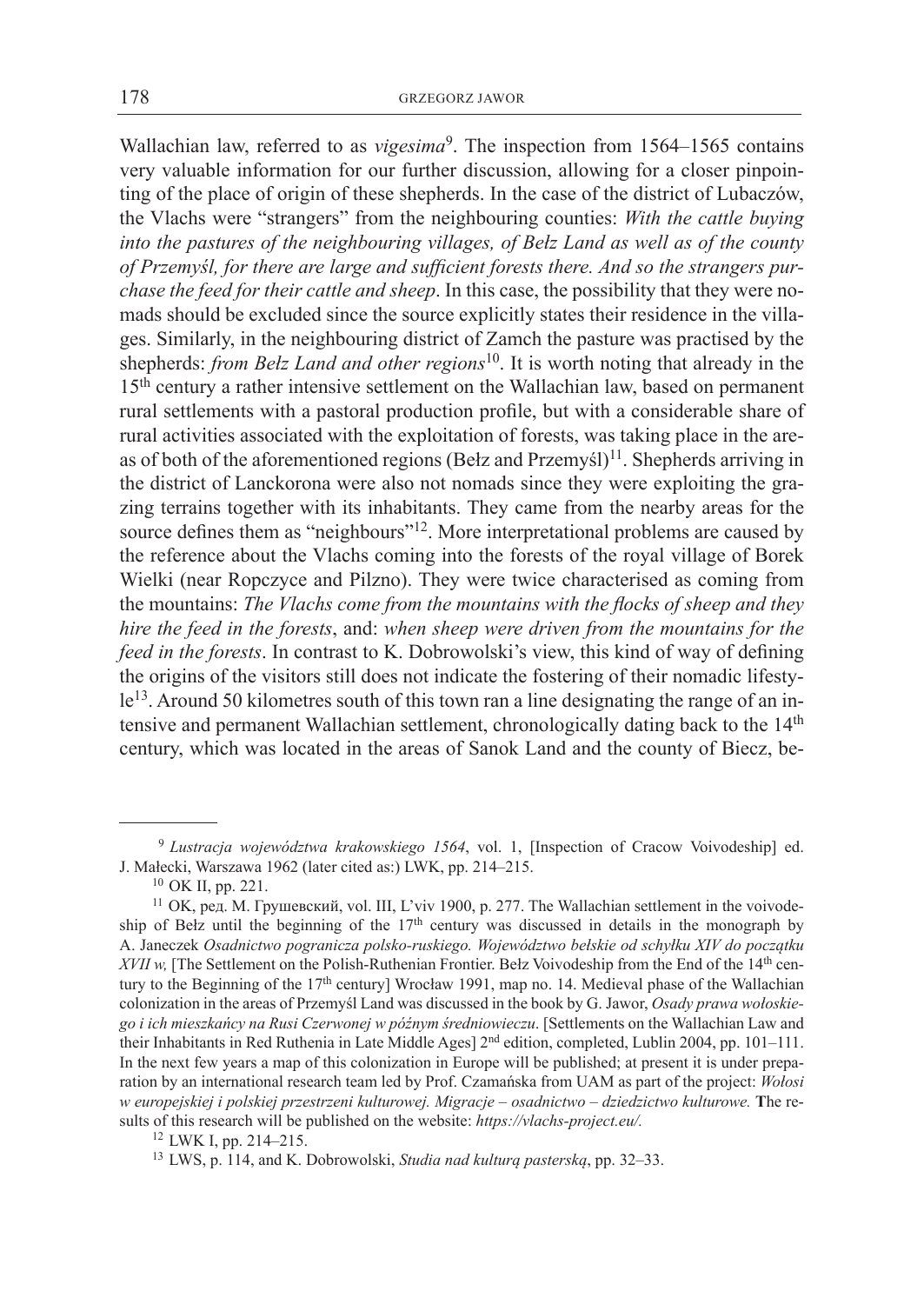longing to Cracow Voivodeship<sup>14</sup>. The thesis, opposite to K. Dobrowolski's view, that the abovementioned "*Vlachs of the mountains*" were the inhabitants of permanent settlements, has equally strong foundations.

When resolving the issue of the nature of shepherds who were seasonally arriving to the subjacent areas, information included in the inspections of crown lands, which characterised the means of practising their activities, may also turn out to be quite helpful. First of all, our attention is drawn to the dates of their stay there, presented in the annual cycle. They arrive in the forests of Borek Wielki for winter: *they rent the feed in the forests throughout the winter*15. In the district of Leżajsk: *they pay for wintery admission to the large forests with sheep and cattle*, but they did the same also in summer since: *if someone there wants to pasture in summer as well as in winter then they pay for admission by giving a certain amount of money from hundred sheep*. This activity was practised during similar seasons in the district of Zamch<sup>16</sup>. Sheep were grazing throughout the entire year also in the areas of Porąbki (in the Duchy of Oświęcim)17, while in the forests belonging to Wadowice (district of Zator) only in summertime<sup>18</sup>. This information weakens the abovementioned conviction, commonly accepted in the scholarly literature, that the migrations of the Vlachs and their herds were dependent on seasons and were taking place in accordance with the pattern: towards the mountains in summertime, towards the lowlands in wintertime. What is more, the shepherds were staying for winter also in the typically montane areas of Lesser Poland and Red Ruthenia. Additionally, there are serious indications in the sources suggesting that this was an old custom dating back to the Late Middle Ages, which was the time of the spreading of the oldest phase of the Wallachian colonization on the northern slopes of the Carpathians. The pastures were practised not by the nomads, but the inhabitants of permanent rural settlements<sup>19</sup>. In one case (district of

<sup>&</sup>lt;sup>14</sup> Speaking in terms of territory, within the closest distance to the village of Borek Wielki were founded the settlements situated in the area of Sanok Land: Wołodź (in 1373, referred to as Wołosze), Blizne (before 1402 Wołoch – Vlach – Laczko was its owner), Hadle Szklarskie (location on the Wallachian law in 1377), Łubno (the Wallachian *knez* – *kniaź* – was recorded in 1447, but the village is undoubtedly older) – Adam Fastnacht, *Słownik historyczno – geograficzny ziemi sanockiej w średniowieczu*. [Dictionary of History and Geography of Sanok Land in the Middle Ages] Prepared for printing by A. Fastnacht – Stupnicka and A. Gąsiorowski, part I, Brzozów 1991, pp. 44, 144; part II, Brzozów-Wzdow-Rzeszów 1998, p. 130; part III, Kraków 2002, p. 238 and idem, *Osadnictwo ziemi sanockiej w latach 1340–1650,*  [Settlements in Sanok Land between 1340 and 1650] Sanok, 2007, pp. 215, 233; J. Czajkowski, *Dzieje osadnictwa historycznego na Podkarpaciu i jego odzwierciedlenie w grupach etnicznych,* [Story of the Historical Settlement in Subcarpathia and its Reflection in Ethnical Groups] in: *Łemkowie w historii i kulturze Karpat,* ed. J. Czajkowski, part 1, Rzeszów 1995, p. 72.

<sup>15</sup> LWS, p. 114.

<sup>&</sup>lt;sup>16</sup> OK II, p. 202.

<sup>17</sup> LWK I, p. 244.

<sup>&</sup>lt;sup>18</sup> The Vlachs who were arriving to this centre made a payment in a form of 3 rams and cheese for 100 sheep. The amount which was extracted from these payments in 1564 indicated that there were flocks of around 700 animals pastured in that place; ibidem, p. 221.

<sup>&</sup>lt;sup>19</sup> G. Jawor, Gospodarka, pp. 143–154. For instance, there is mentioned an activity in the areas of the Bieszczady's mountain-meadows: *of strangers, who were herding their flocks into the mountain- mead-*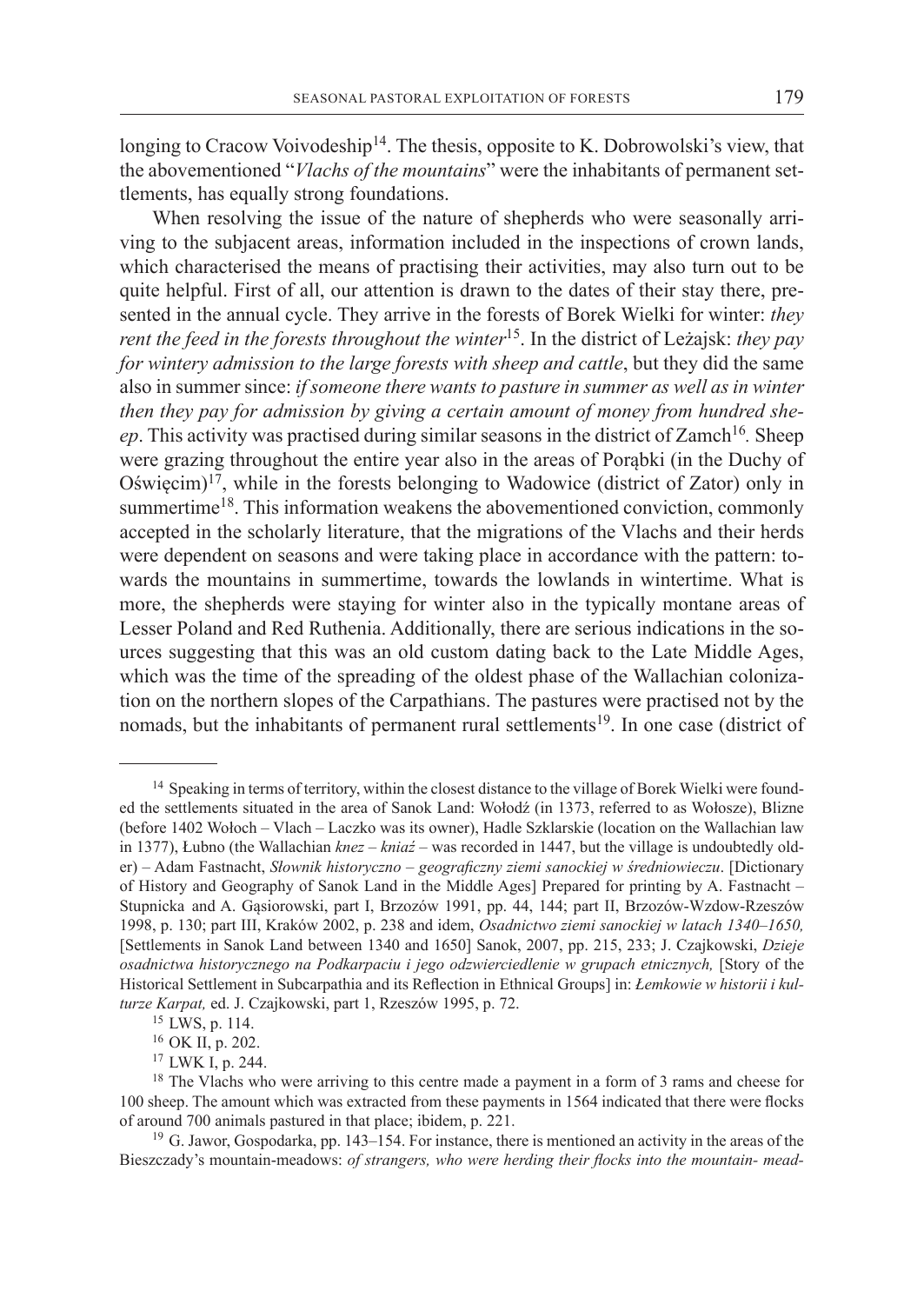Zamch) the inspection explicitly refers to them as "*koszarnicy*" (herders)<sup>20</sup>. According to the studies on "*koszarnictwo*" in the montane areas of Red Ruthenia in the 16th century, this name was given to the specialised herdsmen-shepherds, who purchased the animals in the surrounding villages for the purpose of their pasture on the Carpathian mountain-meadows, particularly in winter. "Koszarnictwo" was also practised by the inhabitants of the submontane villages, which did not have their own designated areas for pasturing in the montane region, what in turn forced them to migrate and rent the pastures; hence, they were commonly referred to in the sources as "strangers" (*alieni*, *extranei*)<sup>21</sup>.

In the second half of the  $16<sup>th</sup>$  century in all of the areas, both montane terrains as well as lowlands covered by the Wallachian pastoralism, the discussed activity was based on the same resources. The basis for farming in summer were grasses (particularly valued were natural, mid-forest and dry hayfields<sup>22</sup>), while in winter sheep were fed with mistletoe and branches of coniferous trees. In Borek Wielki: *the Vlachs together with their flocks of sheep rent the feed in the forests for mistletoes throughout winter*<sup>23</sup> and in Ożanna: *they chop the wood of mistletoe in winter and in summertime they take to pasture on grasses*<sup>24</sup>, while in the district of Zamch the visitors were arriving with the animals: *for the pasture, in winter for mistletoe and for chopping fir trees and in summertime for grasses*25. There is indirect evidence in the sources indicating that the practices recorded in the  $16<sup>th</sup>$  century were cultivated also in the previous century. For when in 1487 the heir of Laskowa (near Limanowa) deposited his estates, he simultaneously reserved the right for the Vlachs to pasture their animals in the nearby forests and to chop trees in them, which, as can be suspected, were intended for winter feed for the sheep<sup>26</sup>.

The so far conducted analysis of information from the sources, which for K. Dobrowolski were a basis for formulating the thesis that in the 16<sup>th</sup> century some of the

*ows for the feed in winter and some other times*; *Lustracja województw ruskiego, podolskiego i bełskiego 1564–1565*, [Inspection of the Voivodeships of Ruthenia, Podole and Bełz 1564–1565] part 2, ed. K. Chłapowski and H. Ż yt k owicz, Warszawa 2001, p. 157, and also: *sheepherders, that is people foventes greges, from the neighbouring villages from the Kingdom as well as from Hungary, buy their way therein, into the pastures of the mountain-meadows* (OK II, p. 286).

<sup>&</sup>lt;sup>20</sup> OK II, p. 221.

<sup>21</sup> В.Ф.Інкін, *Сільське суспільство Галицького Прикарпаття у XVI–XVIII століттях: історичні нариси*, [Rural Society in the Subcarpathia of Halicz in the 16<sup>th</sup>–18<sup>th</sup> centuries. Historical Outlines] Львів 2004, ed. *Н. Крикун,* pp. 25 – 31.

<sup>22</sup> B. Baranowski, *Eksploatacja łąk i pastwisk,* [Exploitation of Grasslands and Pastures] [in:] *Zarys historii gospodarstwa wiejskiego w Polsce*, vol. II, ed. B. Baranowskiego and J. Topolskiego, Warszawa 1964, p. 191.

<sup>23</sup> LWS, p. 114.

<sup>&</sup>lt;sup>24</sup> OK II, p. 202.

<sup>25</sup>OK II, p. 221. By comparison, in the Bieszczady Mountains: *in winter they also buy their way into the mistletoe and they chop the wood for sheep* (OK III, p. 294).

<sup>26</sup> *Słownik historyczno-geograficzny województwa krakowskiego w średniowieczu*, [Dictionary of History and Geography of Cracow Voivodeship in the Middle Ages] part II, Wrocław–Kraków 1989– 1993, p. 303.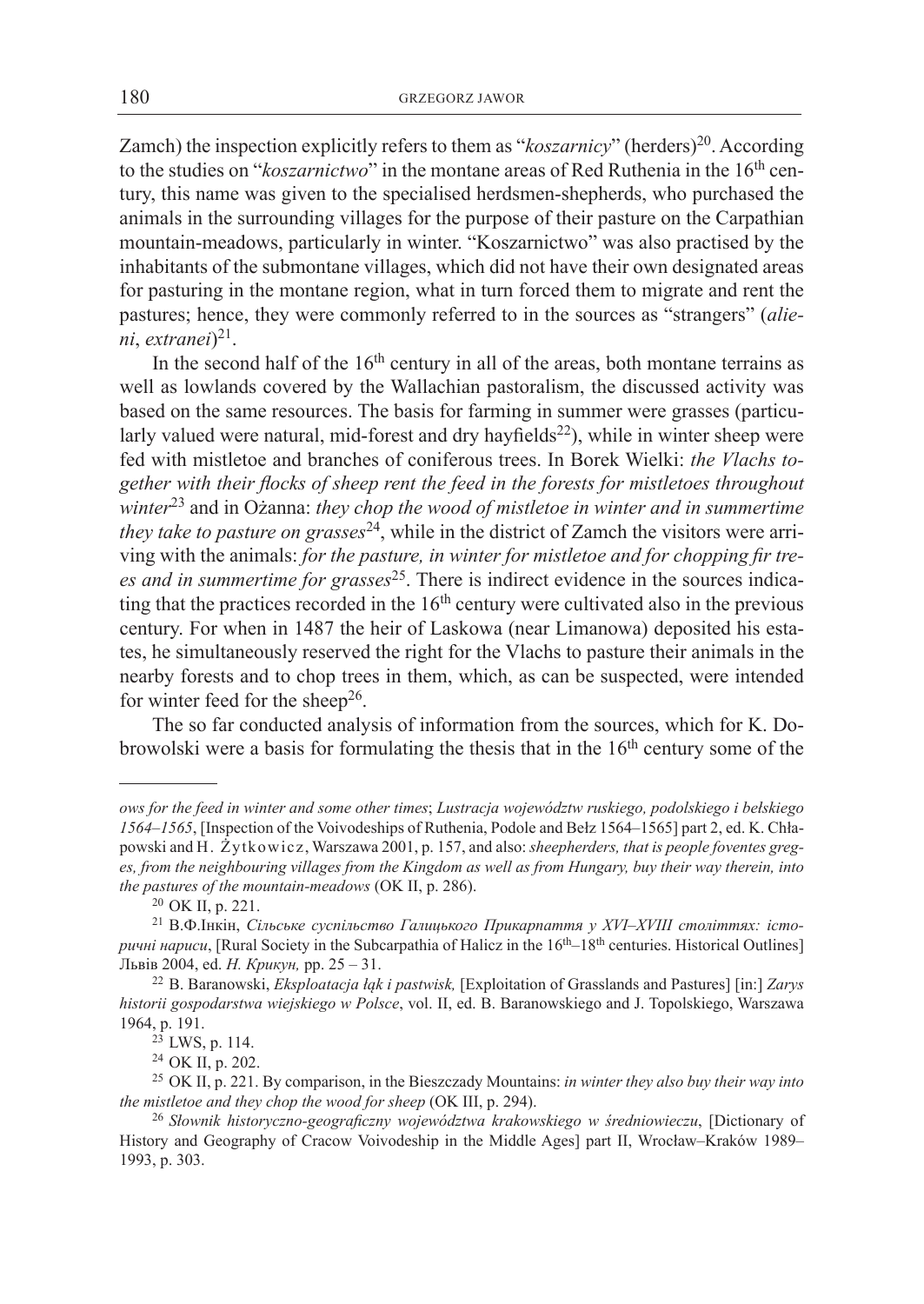Vlachs cultivated a nomadic (scavenger) lifestyle despite a gradual settlement in permanent villages<sup>27</sup>, finds no confirmation. In fact, the sources record only the existence of the Wallachian pastoralism of the transhumance type outside of the mountain areas, based on the seasonal movement of pastoral groups, operating from permanent rural villages. There is no evidence for the existence of the nomadic groups in them. At this point we should add that this type of pastoralism was widespread on the Romanian territories, which suggests its remote dating<sup>28</sup>.

The sources so far analysed, characterised by vagueness and chronological limitations between the years 1564–1565, and highlighting the problem of pastoralism, which was present almost exclusively in the areas of crown lands, did not bring any closer the answers to important questions about the time-frames of the seasonal Wallachian pastoralism outside of the areas of the ecumene typical for this colonizing trend. It seems that these migrations began to disappear at the turn of the 16<sup>th</sup> and the 17<sup>th</sup> century, although their traces in a vestigial shape can be still observed in the areas of Silesian Beskids and Podhale in the first half of the 20<sup>th</sup> century<sup>29</sup>. K. Dobrowolski found a distinctive information dated to 1615, which refers to the abovementioned village of Borek Wielki to where foreign shepherds were coming between 1564 and 1565. These shepherds ceased to utilise the neighbouring forests around 1603 because: *when the sheep were herded from the mountains into the forests for feed, 5 groszy was paid for 100 sheep. They have not been herded into the forests for 12 years*30. One can only assume that the aforementioned information demonstrates a broader trend and does not reflect the situation which took place in this one particular settlement. A factor which influenced the gradual spatial reduction of the movements of the Wallachian shepherds in the period in question was not only the constant increase in the profitability of agricultural production, but also the lasting prosperity in the betterquality wood and other goods produced in the forests<sup>31</sup>. The spatial sphere of the activities of the inhabitants living in the settlements based on the Wallachian law was gra-

<sup>27</sup> K. Dobrowolski, *Studia nad kulturą pasterską*, pp. 32–33.

<sup>&</sup>lt;sup>28</sup> B. Jaworska, *Badania nad pasterstwem w Rumunii*, [Studies on Pastoralism in Romania] "Lud", vol. 16: 1960, pp. 508–515.

<sup>29</sup> K. Dobrowolski, *Studia nad kulturą pasterską*, p. 33; B. Kopczyńska-Jaworska, *Gospodarka pasterska w Beskidzie Śląskim*, [Pastoral Economy in Silesian Beskids] "Prace i Materiały Etnograficzne", vol. VIII–IX: 1951, pp. 248–250; S. Berezowski, *Problemy geograficzne pasterstwa wędrownego*, [Geographical Problems of Nomadic Pastoralism] [in:] *Pasterstwo Tatr i Podhala*, vol. I, ed. W. Antoniewicza, Wrocław-Kraków-Warszawa 1959, pp. 77–145.

<sup>30</sup> K. Dobrowolski, *Studia nad kulturą pasterską*, pp. 32–33.

<sup>&</sup>lt;sup>31</sup> The district of Drohobych (Red Ruthenia) included extensive mountain areas. It appears from the inspection of 1565 that the district governors used to agree to have the sheep herded into these areas and therefore gained revenues from the relevant fees. However, due to separating in the last few years a number of these forests from the district, in order to protect other forests, it was no longer allowed to let those people in: *who used to have their flocks there and who chopped the trees to feed them so that the trees started to get dry*; Lustracja województwa ruskiego [Lustration of the Voivodeship of Ruthenia], part II, eds. K. Chłapowski and H. Żytkowicz, Warszawa 2001, pp.195–169 [later cited as:] LWR. I have discussed this problem in one of the monographs (G. Jawor, Osady, in particular pp. 165–170. Detailed bibliography on this problem was included therein).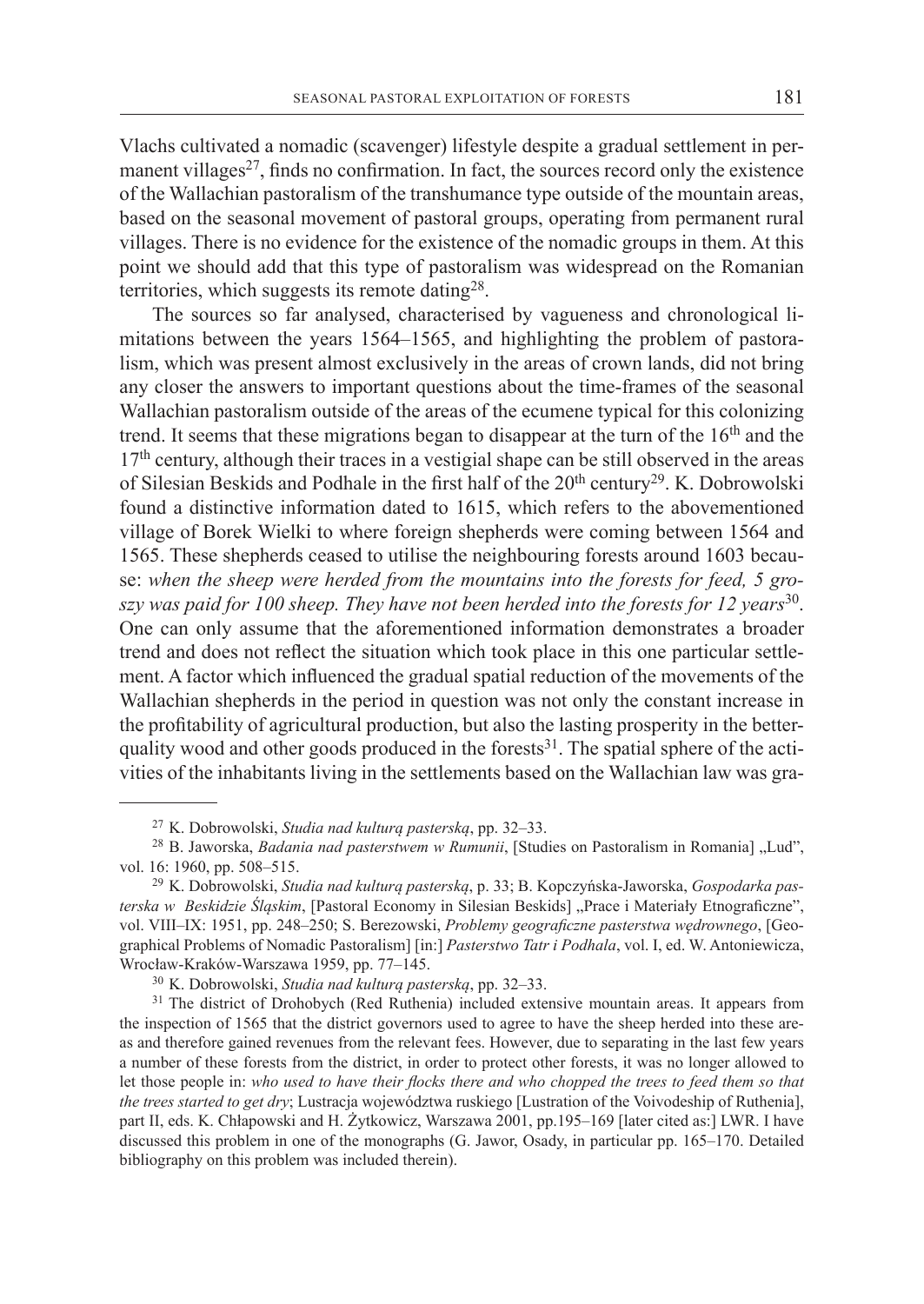dually limited by rural villages, both newly settled as well as those slightly older, but strengthening themselves through demographics and constantly extending the crop acreage cultivated on peasants' and manor farms. The area of primary forests was undergoing a constant regression and their owners or tenants were increasingly limiting access to them. In this new reality, the presence of the Vlachs and their flocks in the forests was increasingly less accepted due the devastation of forest resources (killing off the wildlife and destruction of trees)<sup>32</sup>. During migrations to the pastures it was increasingly more difficult to avoid conflicts with farmers, whose crops were threatened by the animals passing by33. Various aspects of this issue are illustrated by the decree of King Henry of Valois from 1574, which was an attempt to resolve the conflict between the Vlachs living in the settlements of the district of Zamch: Obsza and Zamch<sup>34</sup>, and the officials of Zamch's district councillor (starosta), Jan Zamoyski. The royal subjects complained, amongst other things, about the imposition of serfdom and the increase of tributes, but also the destruction of their beehives in the primary forests since Zamoyski introduced to these territories iron-smelting miners, and that these officials: *denied them access to the path running through the field while they were herding the cattle into the forests so that they had to go around for a mile or for a mile and a half*<sup>35</sup>. Apart from the concern over the condition of crops, the mentioned conflict could have also resulted from Zamoyski's aversion towards forest pastures practiced by the Vlachs.

<sup>&</sup>lt;sup>32</sup> Here are the reasons for the expulsion of the Vlachs in 1532 from the forests near the currently non existing village of Czyżewo, in the district of Szydłów, situated in the back of the Świętokrzyskie Mountains: *Circa hanc villam sunt nemora que Valachis pastoribus ovium appreciabantur florenis 8 et interdum pluris, sed dominus olim castellanus Cracoviensis, propter feras eos inde depullit, et nichilominus [s] dicunt neque feras ibi esse*; *Inwentarz starostwa albo Ekonomi Szydłowieckiej, województwo sandomierskie, powiat wiślicki.* Archiwum Główne Akt Dawnych w Warszawie AGAD, Archiwum Skarbu Koronnego, [*Inventory of the District or Economy of Szydłowiec, Sandomierz Voivodeship, Wiślica County*. Central Archives of Historical Records in Warsaw, Archives of the Crown Treasury] [later cited as:] ASK, vol. XVI, reference S. 6 II, book 22.

<sup>33</sup> K. Dobrowolski, *Zderzenie kultury rolniczej z pasterską*, [Clash between Agricultural and Pastoral Culture] "Sprawozdania z czynności i Posiedzeń PAU", 1939: 5 [printed:] 1945, pp. 191-194.

<sup>&</sup>lt;sup>34</sup> The settlement Zamch appeared in the sources in 1426, but it certainly existed in the mid-14<sup>th</sup> century and perhaps already at that time it was subjected to the Wallachian colonization (S. Syty, *Starostwo zamechskie w średniowieczu*, [District of Zamch in the Middle Ages] [in:] *Na pograniczu kultur, języków i tradycji. Prace ofiarowane Profesorowi Doktorowi Ryszardowi Szczygłowi w sześćdziesiątą rocznicę urodzin*, ed. M. Mądzika and A. A. Witusika, Lublin 2004: pp. 97–98). In the light of the inspection in 1565 it was a large village, governed by the Ruthenian law. At the same time it was mentioned that some of the inhabitants paid the *vigesima*, which was a typical feature of the Wallachian law. In this case the Wallachian shepherds were most likely living in the part of Zamch and maintained large flocks since they paid the tribute at a rate of 25½ rams, which equals to a flock of around 500 sheeps. Moreover, in the neighbouring forests, as was already mentioned in the text, animals were herded by foreign herdsmen (*koszarnicy*), which triggered displeasure of the local population as it limited their opportunity for farming (LWR II, p. 226).

<sup>&</sup>lt;sup>35</sup> Archiwum Jana Zamoyskiego, [The Archives of Jan Zamoyski] vol. 1: 1553–1579, ed. W. Sobieski, Warszawa 1904, no. 42.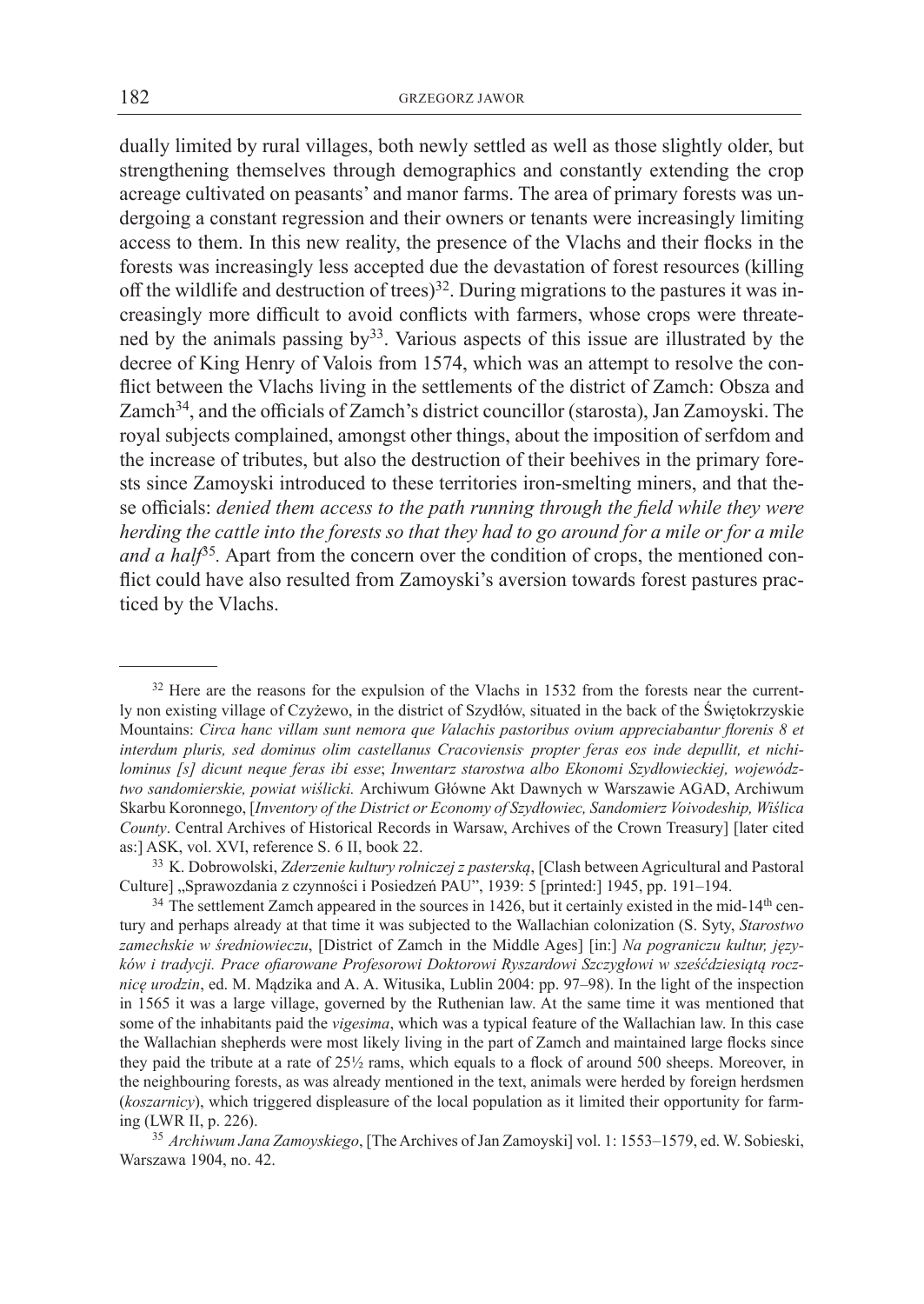Considerably more doubts arise while attempting to determine even a very approximate date of the beginning of the Wallachian migrations towards lowlands. The direct information concerning the pastures in the territories of crown lands is dated back only to the 1530s. In a detailed inventory from 1536 of the settlements in the county of Pilzno there is a description of the revenues from the village of Bratkowice, which we have already seen. There were also amongst them, similarly as in 1564, the amounts collected from the Vlachs who were grazing sheep and goats in the neighbourhood: *Preterea Valachi cum ovibus et capris solvunt etiam tributum a 100 ovibus 1 marc*<sup>36</sup>. It is symptomatic that in the village of Czyżewo, situated further away from the mountains, in Szydłów County (cf. n. 33), the Wallachian shepherds were removed already in 1533 due to the extermination of wildlife in the forests. This means that the Vlachs were arriving to the areas, which are the subject of our interest, at least from the beginning of the 16<sup>th</sup> century. In the previous century this kind of source information is very few because it is limited to the references already mentioned above about the shepherds in the areas of Skrzydlna and Laskowa, which were in the hands of the nobility. It is therefore only a matter of conjecture whether the overnight and violent assault on Stary Sącz by the Vlachs in 1406 was not organised during their migration with the flocks to the lowlands<sup>37</sup>. Perhaps it was from these shepherds, who took their flocks away from the mountains into the pasture, that we hear of dramatic information about the unusually severe winter at the turn of 1490 and 1491, during which the Vlachs living in the mountain villages suffered from numerous damages, recorded in a remote from this area Pilzno in Lesser Poland38. The fact remains that the submontane territories were not unknown to them if only because of the obligation of delivering sheep to the royal court in Cracow or Nowe Miasto Korczyn39.

Our discussion comes to an end and, therefore, it is time to make a few comments of a more general nature. Rudimentary source information indicates that the groups of Wallachian shepherds practised a seasonal pasture of their flocks in the areas situated north of their actual ecumene already in the 15<sup>th</sup> century. Various factors, primarily of an economic nature, made these movements disappear or, at least, made them significantly limited in many territories at the turn of the  $16<sup>th</sup>$  and  $17<sup>th</sup>$  century. Throughout the entire period under discussion they were presumably of a pastoral nature and of a transhumance type, based on "*koszarnictwo*" and seasonal movements

<sup>36</sup> Cf. n. 6 and *Źródła Dziejowe*, vol. XV: *Polska XVI wieku pod względem geograficzno-statystycznym opisana przez Adolfa Pawińskiego. Małopolska*, [Poland of the 16th century in Regard to Geography and Statistics Described by Adolf Pawiński. Lesser Poland] vol. IV, Warszawa 1886, p. 509.

<sup>37</sup> J. Długosz, V*ita B. Kunegundis,* In: *Opera omnia...,* Vol. I., eds. J. Polkowski and Z. Pauli, Kraków 1887, p. 320.

<sup>38</sup> *Spominki pilzneńskie 1486–1506,* [Annals of Pilzno] ed. A. Bielowski*,* [in:] *Monumenta Poloniae Historica,* vol. III, Kraków 1887, p. 248*: In montibus autem et silvis alcior. Quo continuo casu nivis vero Valachi cum pecoribus obvallati periere in montibus aprique silvatici in gregem cumulati e silvis in villas et nivis mersione et inediis affluebant, necabanturque intra sepum vincula, dorcarumque multitudo nivibus pressa fuit.*

<sup>39</sup> AGAD, ASK, Vol. I, 21, book 58 from 1523.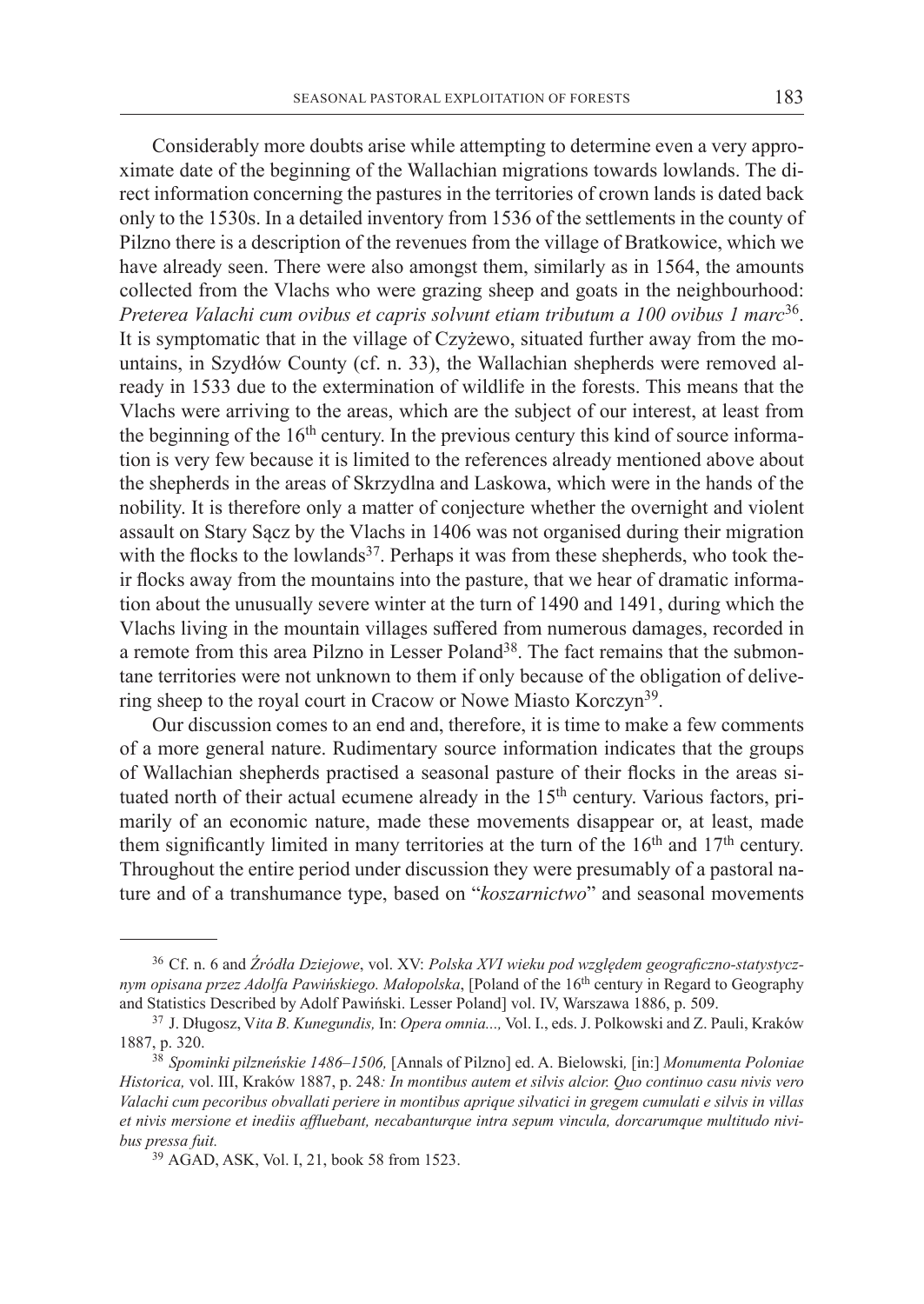of pastoral groups from permanent villages. Similarly to how I have addressed this issue in my previously published research on the Wallachian pastoralism in the areas of the Carpathians<sup>40</sup>, there are no indications in the sources validating the thesis, for a long time widespread in history, that there was a nomadic phase in the history of the Wallachian colonization in the Polish territories.

## REFERENCES

#### **Manuscripts**

Archiwum Główne Akt Dawnych w Warszawie AGAD, *Archiwum Skarbu Koronnego*, [Inventory of the District or Economy of Szydłowiec, Sandomierz Voivodeship, Wiślica County. Central Archives of Historical Records in Warsaw, Archives of the Crown Treasury] [later cited as:] ASK, vol. XVI, reference S. 6 II, book 22

#### **Printed sources**

- *Archiwum Jana Zamoyskiego*, [The Archives of Jan Zamoyski] vol. 1: 1553–1579, ed. W. Sobieski, Warszawa 1904.
- J. Długosz, *Vita B. Kunegundis*, In: *Opera omnia*..., Vol. I, eds. J. Polkowski and Z. Pauli, Kraków 1887.
- *Lustracja województwa krakowskiego 1564*, vol. 1, [Inspection of Cracow Voivodeship] ed. J. Małecki, Warszawa 1962.
- *Lustracja województw ruskiego, podolskiego i bełskiego 1564–1565*, [Inspection of the Voivodeships of Ruthenia, Podole and Bełz 1564–1565] part 2, eds. K. Chłapowski and H. Żytkowicz, Warszawa 2001.
- *Lustracja województwa sandomierskiego 1564–1565*, [Inspection of Sandomierz Voivodeship] ed. W. Ochmański, Wrocław 1963.
- *Spominki pilzneńskie 1486–1506*, [Annals of Pilzno] ed. A. Bielowski, [in:] *Monumenta Poloniae Historica*, vol. III, Kraków 1887.
- *Wyciągi z najstarszych ksiąg sądowych ziemi krakowskiej*, [Records from the Oldest Court Books of Cracow Land] in: *Starodawne prawa polskiego pomniki*, vol. II, ed. A. Z. Helcel, Kraków 1870.
- *Źródła Dziejowe*, vol. XV: *Polska XVI wieku pod względem geograficzno-statystycznym opisana przez Adolfa Pawińskiego. Małopolska*, [Poland of the 16th century in Regard to Geography and Statistics Described by Adolf Pawiński. Lesser Poland] vol. IV, Warszawa 1886.
- *Жерела до істориї України Руси*. vol. III: *Ориси королівщин в руських землях XVI віку*. [Inspections of Crown Lands in the Territories of Ruthenia] vol. II, ред. М. Грушевский, Львів 1897.

#### **Other**

- Baranowski B., *Eksploatacja łąk i pastwisk*, [Exploitation of Grasslands and Pastures] [in:] Zarys historii gospodarstwa wiejskiego w Polsce, vol. II, eds. B. Baranowski and J. Topolski, Warszawa 1964.
- Beňko J., Osidlenie severného Slovenska, [Settlements of Northern Slovakia] Košice 1985.
- Berezowski S., *Problemy geograficzne pasterstwa wędrownego*, [Geographical Problems of Nomadic Pastoralism] [in:] *Pasterstwo Tatr i Podhala*, vol. I, ed. W. Antoniewicza, Wrocław-Kraków-Warszawa 1959.
- Chaloupecký V., *Valaši na Slovensku*, [The Vlachs in Slovakia] Praha 1947.
- Czajkowski J., *Dzieje osadnictwa historycznego na Podkarpaciu i jego odzwierciedlenie w grupach etnicznych*, [Story of the Historical Settlement in Subcarpathia and its Reflection in Ethnical Groups] in: *Łemkowie w historii i kulturze Karpat*, ed. J. Czajkowski, part 1, Rzeszów 1995.

<sup>40</sup> Cf. n. 4.